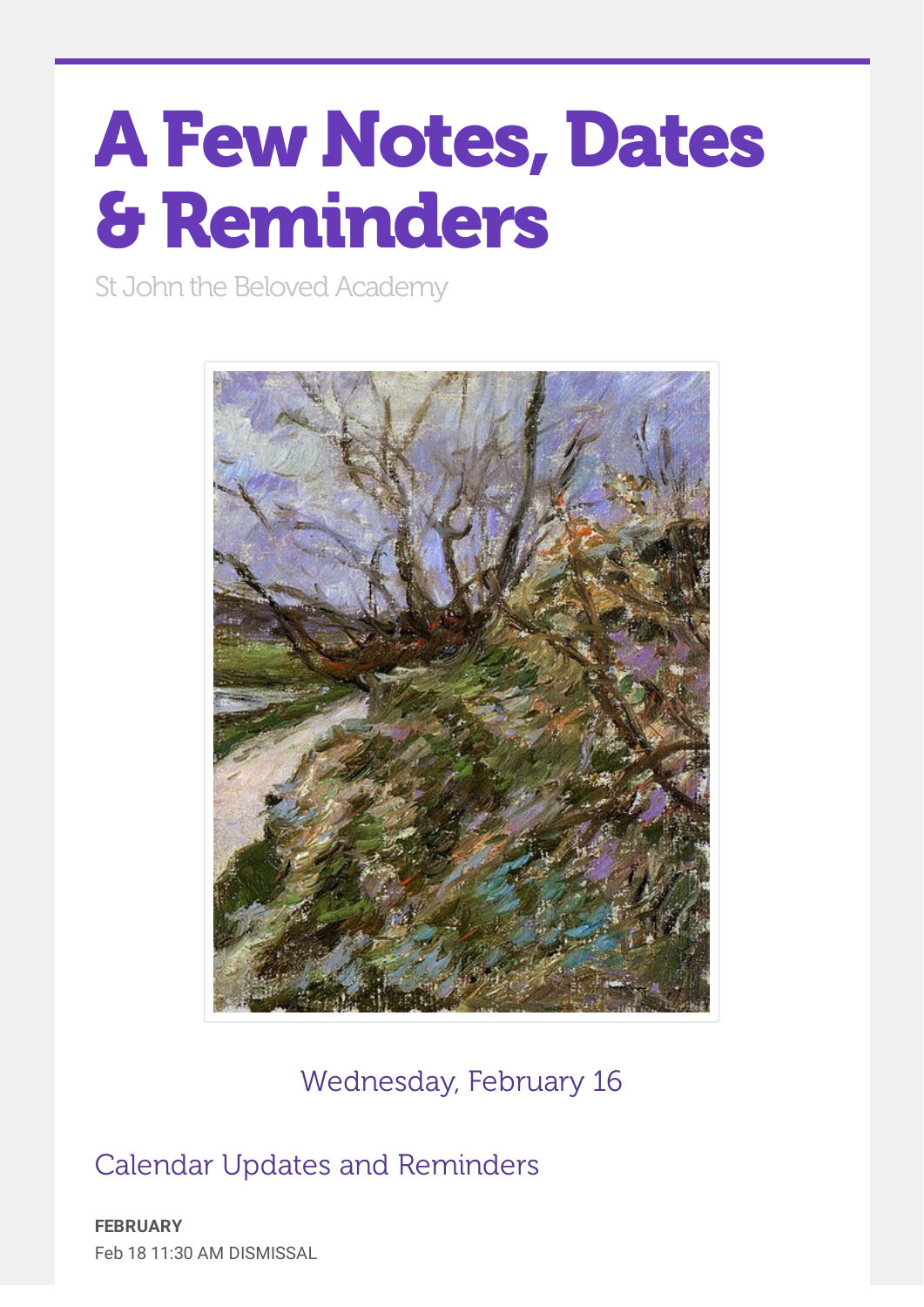Feb 21 NO SCHOOL- President's Day Feb 25 Mardi Gras Jazz Night 7-10 PM

#### **MARCH**

Mar 1 Coffee with the Headmaster 8:00 AM Mar 2 Ash Wednesday, ALL SCHOOL MASS

#### **\*\*Save the Date\*\***

March 25 Jazz Night 7-10 PM May 20 Spring Dream Garden Party - Parents interested in volunteering should contact Maricel Heeter at [mheeter@stjohnacademy.org](mailto:mheeter@stjohnacademy.org) for more information.

## Congratulations to our Eighth Grade!

Members of the eighth grade class received the sacrament of confirmation at a Mass with Bishop Burbidge yesterday evening at St. John the Beloved Parish. To celebrate, students enjoyed a relaxed day today with a special brunch in the morning and a movie in the afternoon.



## Mardi Gras King Cake Raffle

To continue the SJBA tradition of celebrating Mardi Gras by helping those in need we are holding a MARDI GRAS KING CAKE RAFFLE from Bayou Bakery in Arlington, Virginia ([https://www.bayoubakeryva.com/\)](https://www.bayoubakeryva.com/). This is the cake that has garnered rave reviews from The Today Show and The New York Times, and The Washington Post has deemed it "One of the Top 5 King Cakes in the Country."

Two Mardi Gras baskets and one King Cake will be raffled off! The cost of the tickets are: 1 ticket \$20 3 tickets \$50

Tickets can be purchased from February 7-25 online (click the button below). Winners will be announced at the Jazz Night on Friday, February 25 at 10:00 PM.

Mardi Gras Raffle [Tickets](https://stjohnacademy.org/annual-mardi-gras-raffle/)

School Supply Donations Fill Over 20 Backpacks for Catholic Charities!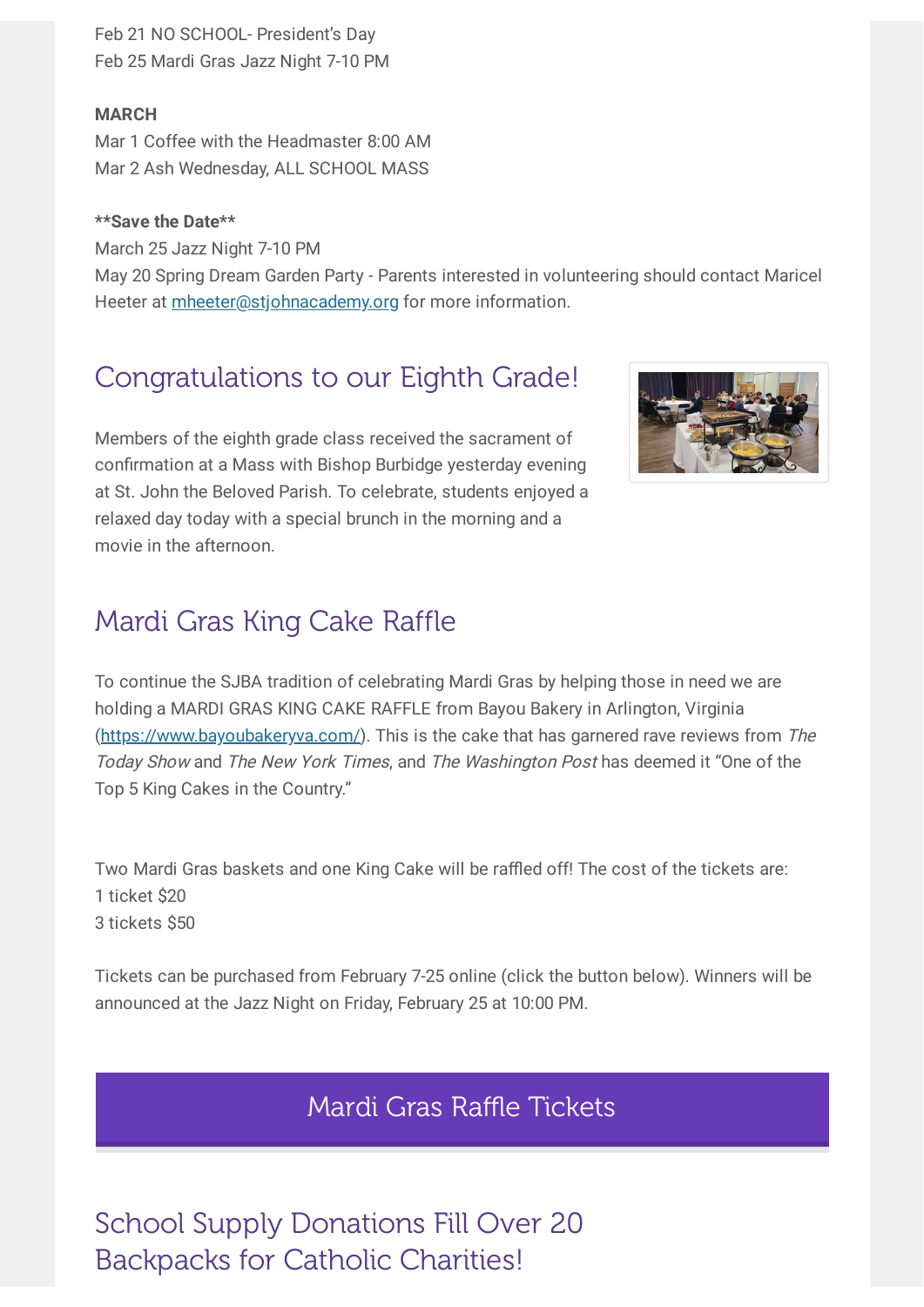Thank you to everyone who donated school supplies for Catholic Charities Refugee Services during Catholic Schools Week January 31-February 4. We are very pleased to share that we donated 20 very full backpacks! Thank you again for your generosity!



# CYO Girls Volleyball Teams Now Forming!

CYO has indicated that there will be a 2022 girls volleyball season. CYO volleyball consists of one practice per week (at the SJBA gym) and one Saturday game per weekend (location TBD).

Registration requires a parent volunteer coach to run practices and games. The anticipated schedule is for Saturday matches on April 2; April 9; April 30; May 7; May 14 (TBD on May 21).

The DEADLINE for player/coach registration and final team formation must be entered into SportsPilot by 11:59 p.m. on March 7 so that the league coordinator has a handle on the number of teams participating.

Also note that CYO volleyball teams combine 2 grades – 3rd-4th, 5th-6th, 7th-8th.

If you have any questions, or are interested in coaching, please reach out to Jill Gatti. at [jillgatti@cox.net.](mailto:jillgatti@cox.net)

We will post an update in the newsletter when registration opens in the coming weeks.

## Session 4 Clubs Now Available!

Registration for club session #4 is now available.

Please note that the Adventurers' Club for Girls on Mondays is now open to grades 3-8. If you have a daughter who like to join, please sign up below.

<https://stjohnacademy.org/clubs/>

CLUB SESSION #4: JANUARY 31-MARCH 11

**Mondays \$100:** K-3 - Knitting – (cap of 10 Students) K-2 - Tumbling 3-5 - Strategic Games **3-8 - Adventurers' Club for Girls** 6-8 - Book Club K-8 - Homework Club

**Tuesdays \$120:**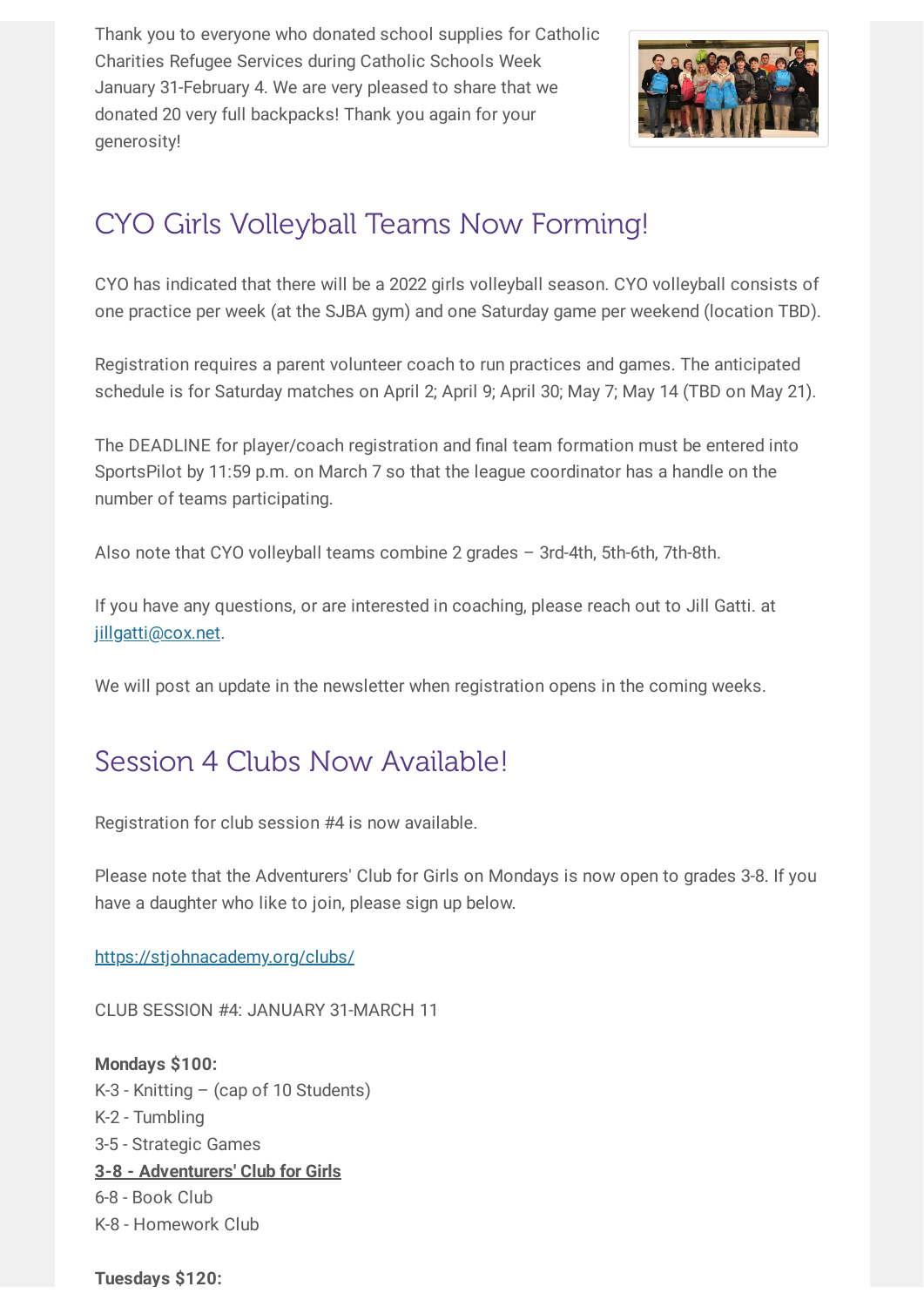K-2 - Art Club (cap of 15 students) 3-8 - Musical Theater Jazz Dance Class 4-8 - Knitting 6-8 - Chess K-8 - Homework Club

#### **Wednesdays \$120:**

K-2 - Lego Free-Building Club (cap of 15 students) 1-2 - The Adventurers' Club for Boys 3-8 - Little Women Hospitality Club (cap of 12 students) 3-8 - Cooking Club (cap of 6 students) K-8- Homework Club

**Thursdays \$120:**  $K-2$  - Fun Club – (cap of 12 students) 3-7 - The Adventurers' Club for Boys

K-8 - Homework Club

#### **Fridays \$80-\$120:**

K-2 - Hip-Hop Dance 3-8 - Cookie Baking Club (cap of 6 students) K-8 - Outdoor Games Club

## Link to [Session](https://stjohnacademy.org/clubs/) 4 Clubs

# Volunteers Needed on Chick-fil-A Wednesdays!

Volunteers are needed to help deliver Chick-fil-A orders to classrooms on Wednesdays.

Here are the dates that we will have CFA (Please note, we are not serving CFA on Ash Wednesday March 2nd. Instead, CFA will be on Monday, February 28)

| 2/9                                                                      |
|--------------------------------------------------------------------------|
| 2/16                                                                     |
| 2/23                                                                     |
| 2/28 (Please note CFA will be on this Monday since Ash Wednesday is 3/2) |
| 3/9                                                                      |
| 3/16                                                                     |
| 3/23                                                                     |
| 3/30                                                                     |
| 4/6                                                                      |
| 4/13                                                                     |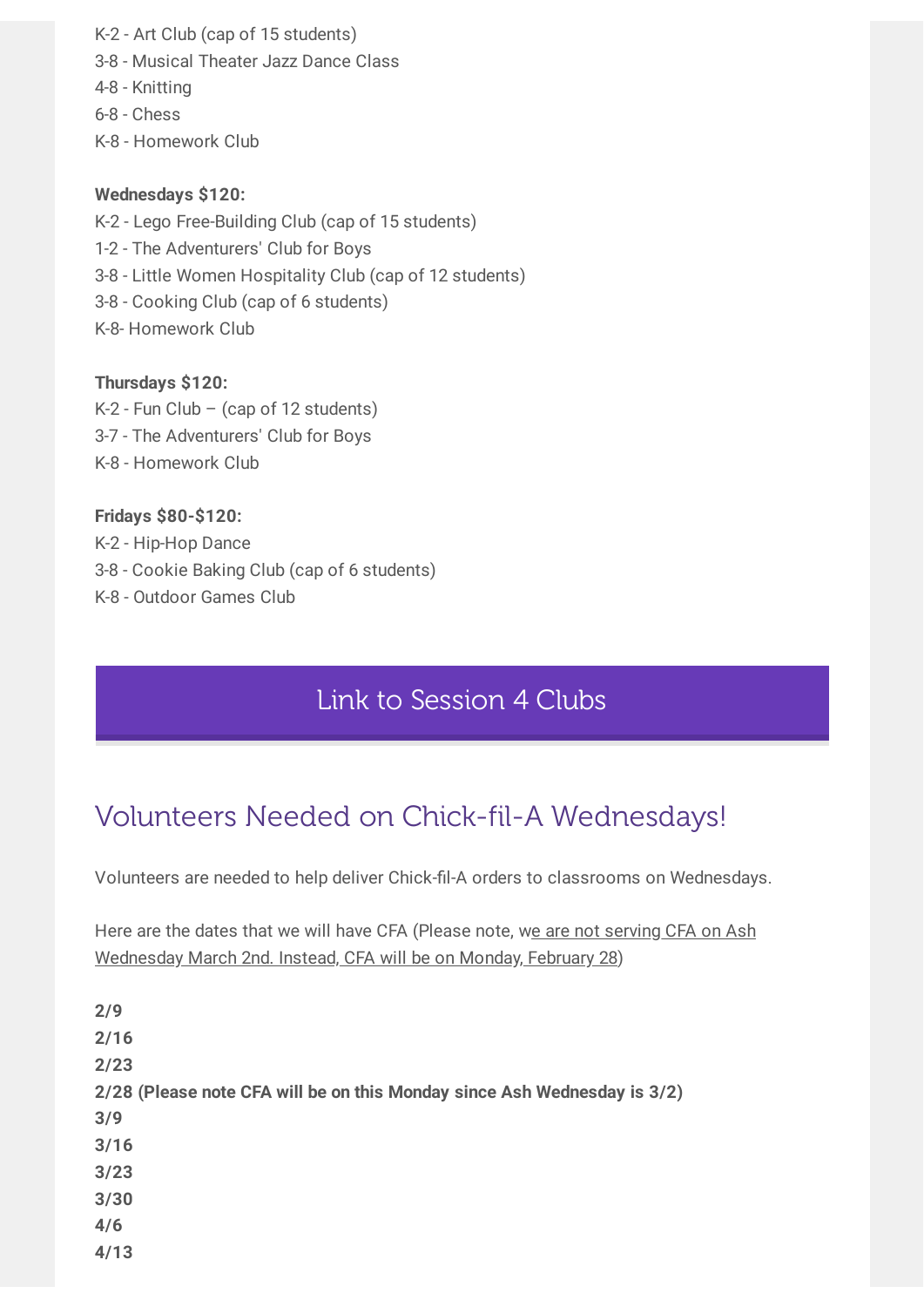Please see the sign up genius to find out how you can help: <https://www.signupgenius.com/go/30e054ea9aa2a1-chickfila2>

For questions regarding Chick-fil-A, please contact Kerry Digges, at [kdigges@verizon.net.](mailto:kdigges@verizon.net)

# Financial Aid Information for 2022-2023 School Year

The deadlines for applying for financial aid for new and returning families for the 2022-2023 school year are as follows:

- 1. High School (early verification)| **January 19, 2022** |
	- 2020 tax returns for early verification by FACTS
	- 2021 tax returns and W-2s will be required for applications submitted **after** January 19, 2022
- 2. Elementary School | **March 16, 2022** | You will need 2021 W-2s and Tax Returns
- 3. Please visit <https://factsmgt.com/parent-resources/grant-and-aid/> to download an application. Applications and all supporting tax documentation should be submitted by the due date. For additional information, please call Facts Aid at (866) 441-4637. One application is required per family and a processing fee is required.

Thank you for choosing and supporting Saint John the Beloved Academy!

## Reminder for Winter Closings and Delays

Just a reminder that Saint John the Beloved Academy follows Fairfax County public schools for weather closings and delays. Please remember to check Emergency announcements at [www.fcps.edu](http://www.fcps.edu/) for the latest updates regarding school closings and delays during these winter months.

## Attendance Procedures

**When a student is going to be arriving late, leaving early, or has a change in their pick-up routine:**

please email Mrs. Mrs. Monica Stilson in the attendance office: [attendance@stjohnacademy.org](mailto:attendance@stjohnacademy.org) and copy Mrs. Gracia Escudero in the front office: [gescudero@stjohnacademy.org](mailto:gescudero@stjohnacademy.org) and copy the homeroom teacher.

Just a reminder, that when students leave school during the day due to illness, appointment or any other reason, they must be called for in the School Health Room or the school office. Children may never wait outside the buildings to be picked up during school hours, nor may teachers release a child directly from the classroom.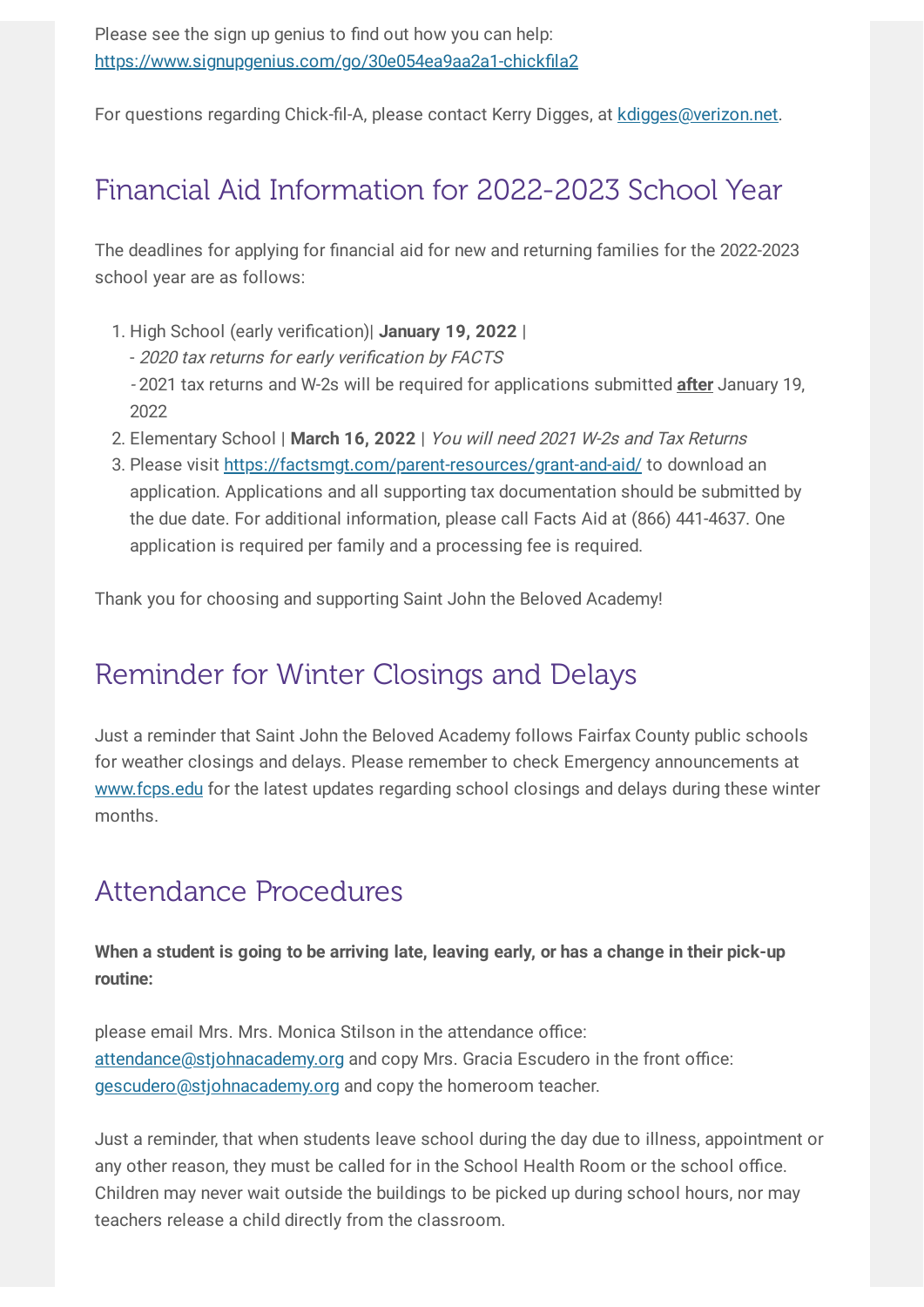A note, email, or phone call should be sent to school requesting early dismissal and stating the time and identifying the person who will pick-up the child. Persons picking up a child at a time other than dismissal should report to the school front office and sign the child out. The school staff will call the child in his/her classroom to come to the office to meet the person picking him/her up. Students will not be called in advance to the nurse's office for an early release. Persons picking up a child may not go to the classroom.

# A Note From the Health Office

If your child is not feeling well, please keep them home from school. Every student illness needs to be assessed by someone in the health office before returning to school.

The procedure for reporting a child sick from school is a:

- A phone call or
- an email from a parent is required each day(s) of the absence(s) of the student to Mrs. Monica Stilson in the attendance office: [attendance@stjohnacademy.org](mailto:attendance@stjohnacademy.org) and copy Mrs. Gracia Escudero in the front office: [gescudero@stjohnacademy.org](mailto:gescudero@stjohnacademy.org).

If your child has been exposed to or diagnosed with COVID-19, we ask that you please contact Mrs. Monica Stilson [mstilson@stjohnacademy.org](mailto:mstilson@stjohnacademy.org) in our Health Office as soon as possible. This information will be kept confidential.